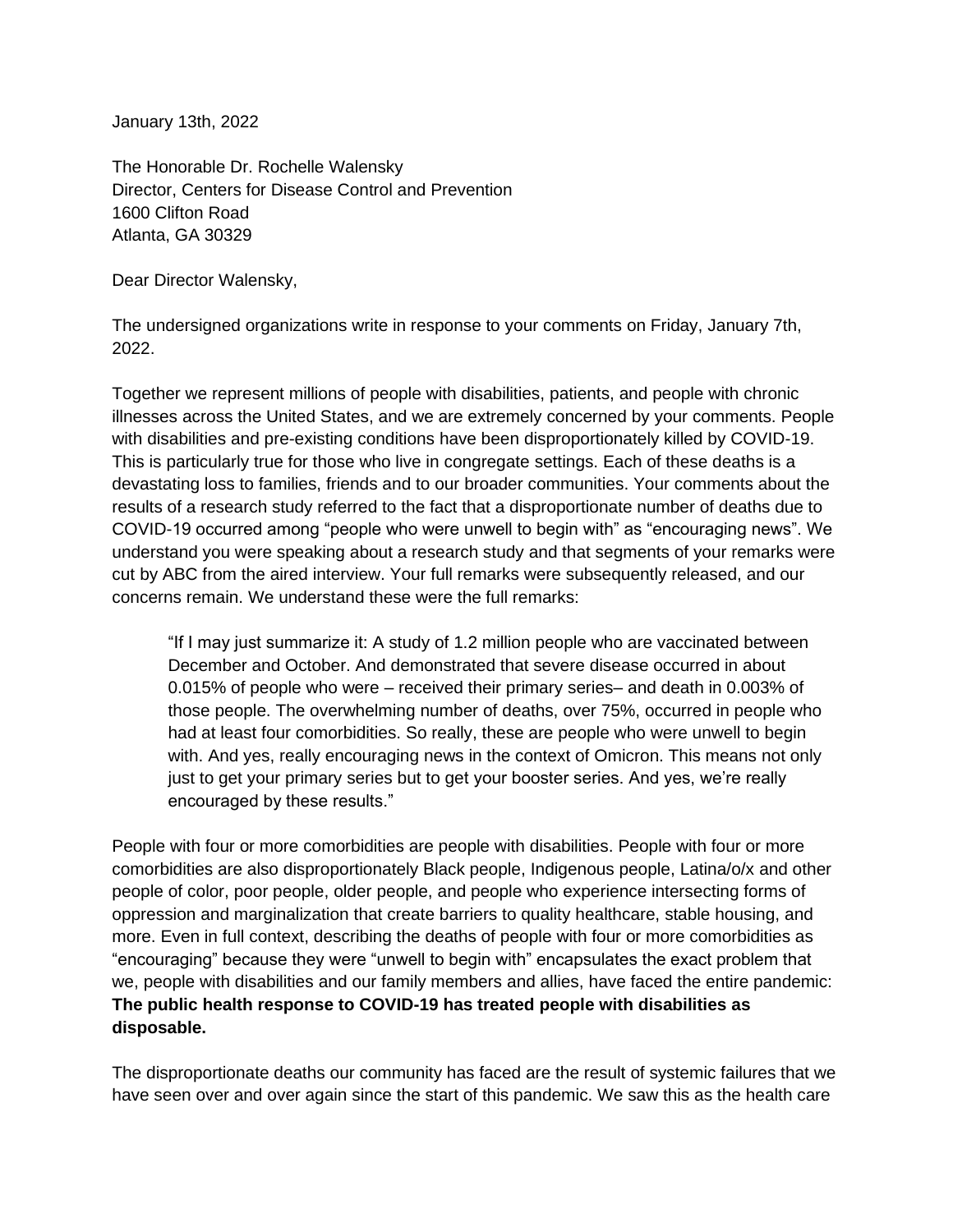system discriminated against people with disabilities and older adults in crisis care standards. We saw this when people with disabilities were barred from bringing necessary support staff, including those necessary for assisting with communication, into hospitals as they sought care. We saw this in the difficulties that direct support workers, personal care attendants, and other frontline healthcare providers for people with disabilities had obtaining personal protective equipment. We saw this in confusion about prioritization and eligibility of people with disabilities for vaccines and booster shots resulting from unclear and inadequate CDC guidance. We saw this as the CDC addressed concerns regarding the spread of the virus in congregate settings, including jails and prisons, in a piecemeal manner, contributing to the deaths of almost 200,000 people with disabilities.<sup>1</sup> And we have seen this recently in the CDC's confusing, conflicting, and inadequate guidance on isolation periods for health care workers who have COVID-19. **The dismissal and devaluation of people with disabilities has been our daily experience throughout this pandemic.**

These failures predate the pandemic, and the inequities<sup>2</sup> experienced by people with disabilities in health care settings<sup>3</sup> on a routine basis<sup>4</sup> have been extensively documented. For disabled people of color, these harms have been compounded by historical and current systemic racism in the health care system, leading to even more dire outcomes.<sup>5</sup> These failures and inequities are also serving as fuel to the COVID-19 pandemic, which continues to devastate our communities and our country.

We write to express our frustration and disappointment not only in your comments, but in the consistent policy choices they represent. The disability community's faith in the government agencies responding to the pandemic has taken hit after hit with repeated policy choices that devalue disabled lives. For every step in the right direction, there have been steps backwards or actions delayed. It is necessary for the public health of our nation that the CDC and other agencies responding to the pandemic take immediate, concrete policy steps to rebuild that trust, protect disabled and high-risk people, and enact an equitable vision of pandemic recovery that centers on those communities most at risk and begins to shift long-standing systemic inequities.

We urge you to take the following actions to help rebuild our trust in this critical institution and get our pandemic response on the right track:

## **1) Commit to regular ongoing meetings and consultation with disability stakeholders and CDC Leadership.**

5

<sup>1</sup> [https://autisticadvocacy.org/covid19/.](https://autisticadvocacy.org/covid19/)

<sup>2</sup> [https://www.healthaffairs.org/do/10.1377/forefront.20210325.480382/full/.](https://www.healthaffairs.org/do/10.1377/forefront.20210325.480382/full/)

<sup>3</sup> [https://www.healthaffairs.org/doi/10.1377/hlthaff.2020.01452.](https://www.healthaffairs.org/doi/10.1377/hlthaff.2020.01452)

<sup>4</sup> [https://www.healthaffairs.org/doi/abs/10.1377/hlthaff.2021.01136.](https://www.healthaffairs.org/doi/abs/10.1377/hlthaff.2021.01136)

https://scholar.google.com/citations?view\_op=view\_citation&hl=en&user=DcLhDMAAAAAJ&citation\_fo r\_view=DcLhDMAAAAAJ:Zph67rFs4hoC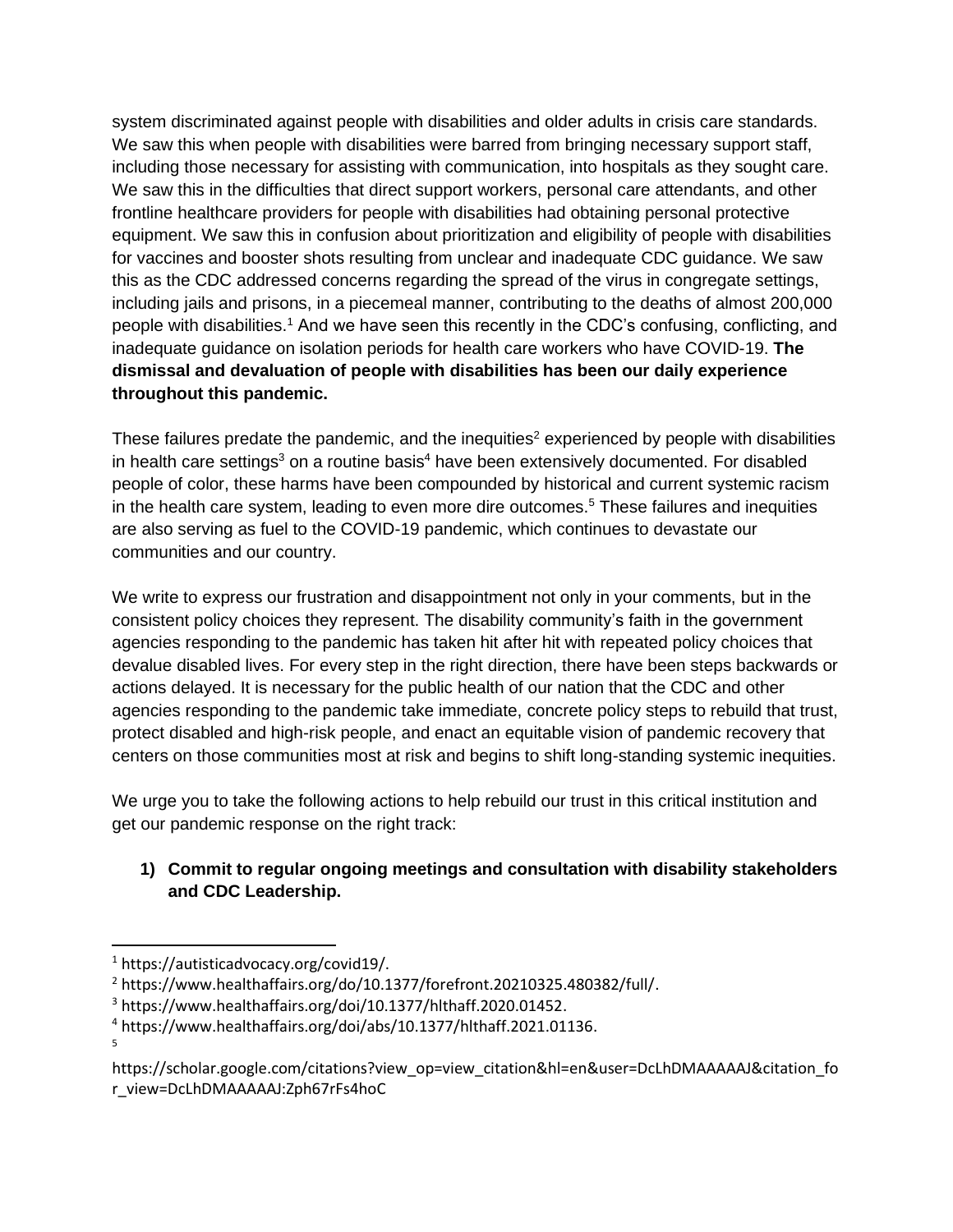The CDC leadership has not meaningfully involved the disability community in its response to this pandemic. As a result, we saw widespread confusion at the state, local and individual level about which disabilities qualified as high-risk conditions, who should be prioritized for vaccinations, and what counted as a congregate setting–among many other examples. We expected that to change under the Biden administration. But confusion remains, for example about the details of booster or additional doses for highrisk and immunocompromised people. While a public apology to the disability community is needed, it must represent the beginning of a new relationship on the part of the CDC with the disability community. We believe that regular meetings with disability organizations at both a staff and a leadership level will help to ensure that the CDC is conducting necessary internal education, including the needs of disabled Americans in policy development, improving the accessibility and inclusivity of its public health messaging, and implementing best practices going forward.

## 2) **Ground isolation guidance in public health evidence and data and in an understanding of their impacts on those most at risk**

We are particularly concerned about the recent change in the CDC guidance on length of isolation time for people who test positive for COVID-19, particularly in the context of insufficient publicly-available evidence of the impact of this shift on those at heightened risk for infection and/or adverse events due to COVID-19. In particular, we are concerned by the guidance changing the isolation period for COVID-19 positive cases from 10 days to 5 days, with an additional 5 days of masking if asymptomatic or symptoms are resolving, without an accompanying testing requirement<sup>6</sup>. We are also concerned that the guidance does not require quarantine after exposure for boosted individuals. Our concerns are further exacerbated by reporting that the death rate is now spiking, exemplifying that Omicron is still taking an extreme toll despite early claims of Omicron as a milder variant.<sup>7</sup>

Similarly, the updated isolation guidance specifically recommends people with asymptomatic COVID-19 avoid people who are at high-risk, including those in nursing homes and other high-risk settings. At the same time, CDC issued new guidance rescinding work restrictions for boosted and asymptomatic health care workers.<sup>8</sup> These health care workers, of course, are actively carrying SARS-CoV-2 back to the hospitals, clinics, and congregate settings where immunocompromised people and people otherwise at high risk for severe disease must go for life-sustaining medical care. Taken together, CDC's guidance has the effect of placing high-risk people in the tenuous, terrifying position of trying to determine whether to delay lifesaving, crucial care, or risk catching COVID-19 from the health care workers serving them.

 $6$  [https://www.cdc.gov/media/releases/2021/s1227-isolation-quarantine-guidance.html.](https://www.cdc.gov/media/releases/2021/s1227-isolation-quarantine-guidance.html)

<sup>7</sup> [https://www.nytimes.com/interactive/2022/01/09/us/omicron-cities-cases-hospitals.html.](https://www.nytimes.com/interactive/2022/01/09/us/omicron-cities-cases-hospitals.html)

<sup>8</sup> [https://www.cdc.gov/coronavirus/2019-ncov/hcp/guidance-risk-assesment-hcp.html.](https://www.cdc.gov/coronavirus/2019-ncov/hcp/guidance-risk-assesment-hcp.html)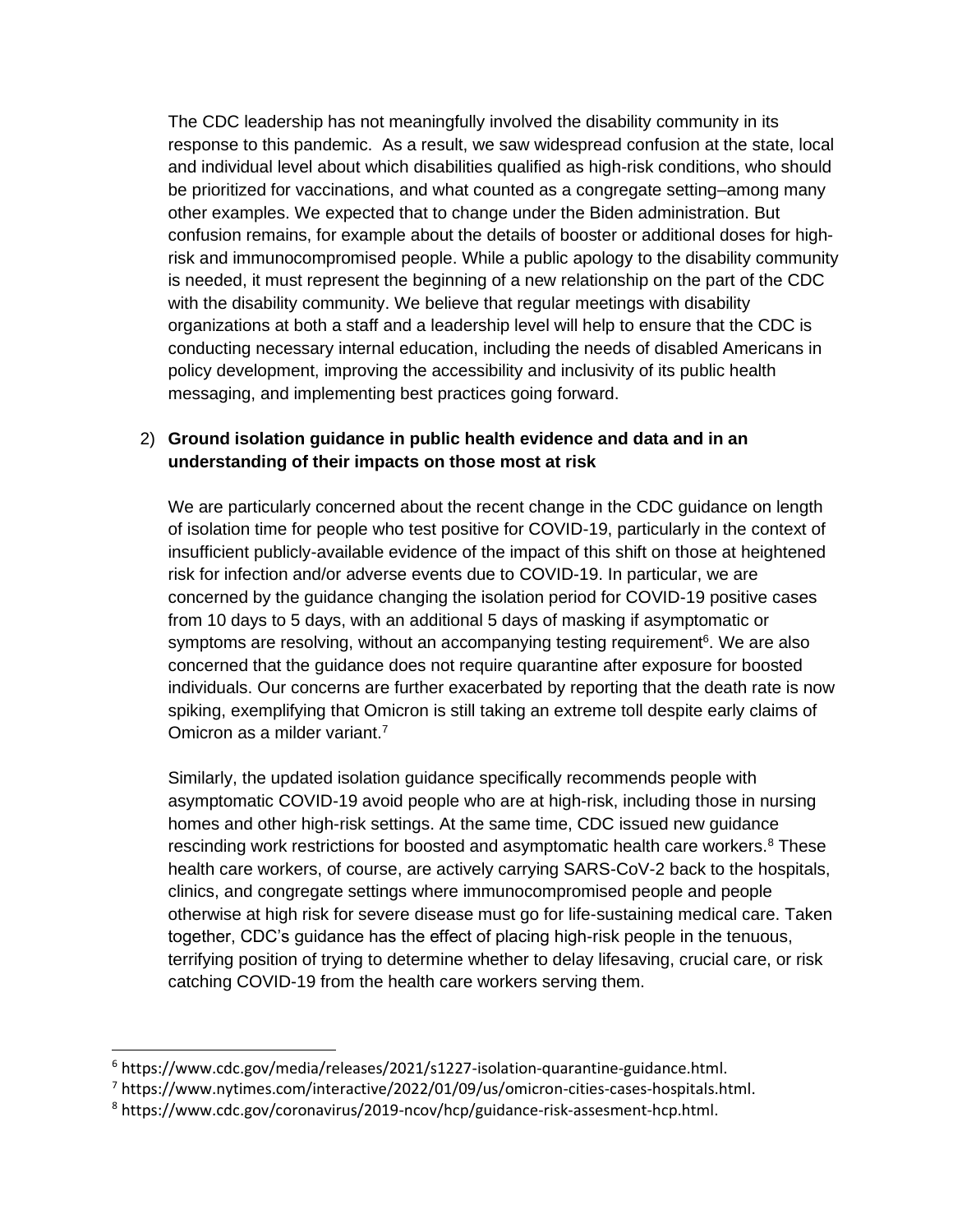We request public posting of any evidence or datasets utilized to make these quarantine and isolation recommendations, so that we can fully assess the implications of these revised guidelines for our communities.

**3) Take action to center people with disabilities—and other communities disproportionately impacted by COVID-19—by ensuring that all CDC COVID-19 guidance and other response efforts are inclusive of the needs of people with disabilities.** 

Some of us have written to you repeatedly about issues that people with disabilities have experienced accessing vaccines and the need for additional guidance.<sup>9</sup> There remain open questions about boosters for people with pre-existing conditions that cause them to be at higher-risk for COVID-19, best practices for high-risk individuals in mixing and matching mRNA and viral vector vaccines, the list of high-risk conditions, and the definition of immunocompromised as it relates to eligibility for 3rd dose.

Immunocompromised people may remain unaware of their eligibility for third doses and boosters, due to confusing messaging. In addition to guidance, the CDC should provide additional resources directly to immunocompromised people and work with professional organizations, medical colleges, and others to ensure that guidance for immunocompromised people is reaching clinicians in the field. This guidance must be available in languages beyond English and Spanish, especially Asian American and Pacific Islander languages given lagging vaccination rates for Asian American and Pacific Islanders with disabilities.<sup>10</sup>

Similarly, while the CDC does have some accessible vaccine outreach tools, there is no guidance for state vaccine efforts on how to prioritize people with disabilities,<sup>11</sup> including specific materials with a focus on congregate care settings other than nursing homes– where thousands of people with disabilities have died. The heightened risk of congregate care settings requires a focused response from the CDC, as does the compounded risk to people of color with disabilities. Ensuring that the demographic data that CDC collects always includes disability status, whether or not a person resides in a congregate setting, racial and ethnic identity, and other crucial demographic data will be critical for this work.

Additionally, the CDC sets the standards for masks and provides crucially important guidance on testing. It is significantly harder for everyone, especially people with disabilities, to stay safe and protect the health of others when we cannot access regular testing and high-quality masks. Some in the disability community also have difficulty

<sup>9</sup> http://c-c-d.org/fichiers/CCD-Comments-to-CDC-Advisory-Committee-on-Immunization-Practices.pdf; http://c-c-d.org/fichiers/CCD-letter-to-CDC-on-COVID-vaccine-add-doses-boosters.pdf.

<sup>10</sup> https://covid.cdc.gov/covid-data-tracker/#vaccinations-disability-status.

<sup>11</sup> https://www.cdc.gov/mmwr/volumes/70/wr/mm7039a2.htm.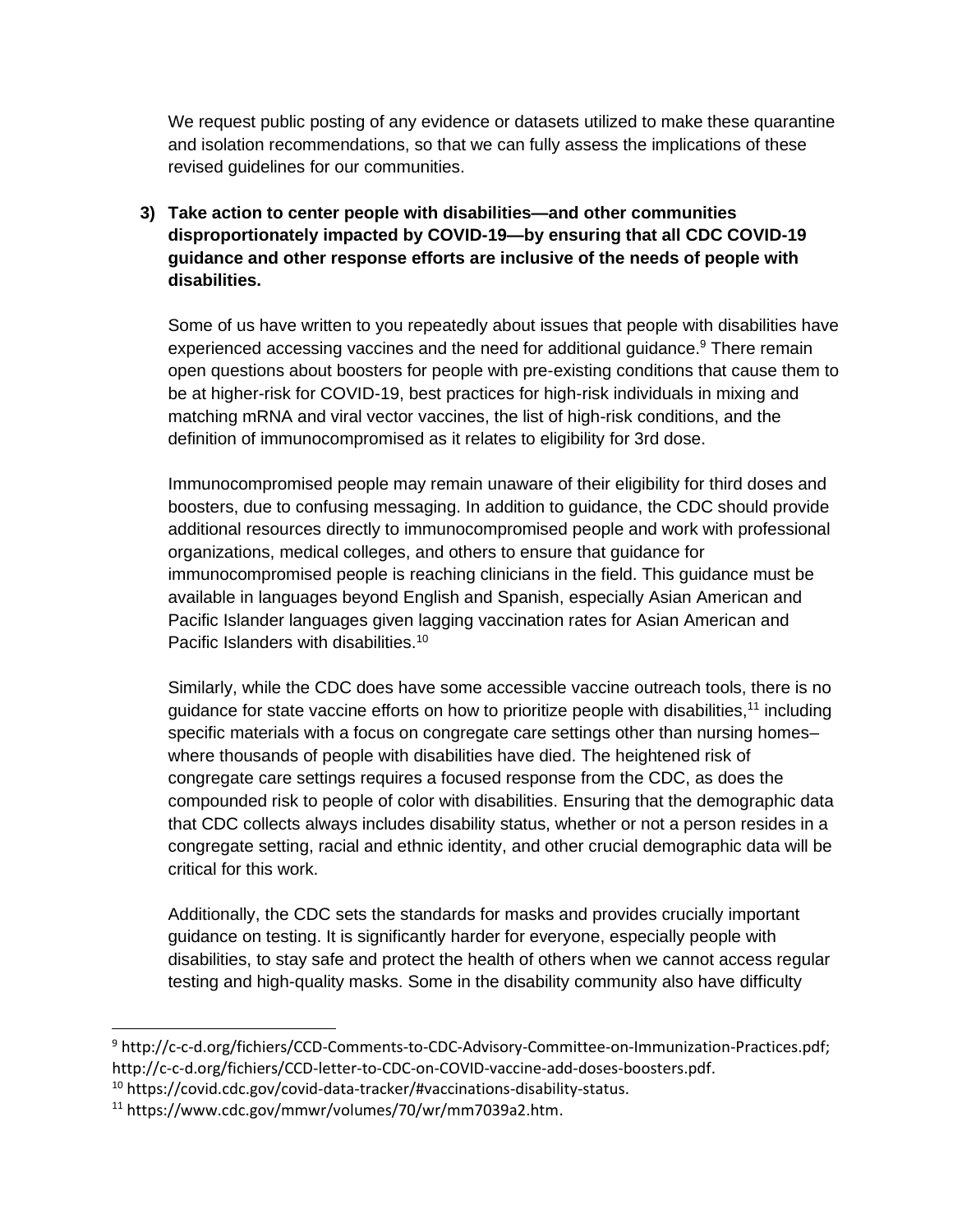wearing, putting on, or taking off masks. There are accessibility concerns with some testing options, including that at-home tests are inaccessible to some people with disabilities, especially low-vision and blind communities.<sup>12</sup> Similarly, using an online form to order at-home tests or masks will create significant access barriers for many people with disabilities and other marginalized communities. The CDC should work with other agencies to ensure that every person in this country has abundant and unrestricted access to free and accessible testing options and is able to obtain high-quality masks. While we know that some responsibility for these efforts lie with others in the administration, such as utilizing the Defense Production Act, we expect that as CDC director—driven by the evidence—you will lead this call.

Finally, not only has the pandemic posed an extreme risk to people who are already disabled, it also has been a mass-disabling event. Current studies estimate that a range from one-third to more than half of all COVID survivors develop Long COVID disabilities<sup>13</sup>. Those millions of people with Long COVID are learning in real-time how difficult it is to access health care, especially for those with post-viral illnesses. We appreciate the significant research funding that has been invested to address Long COVID, but we believe that the CDC, and the federal government as a whole, must do more. Research initiatives on Long COVID must include individuals with similarly presenting long-neglected conditions such as other post-viral illnesses, Myalgic Encephalomyelitis/Chronic Fatigue Syndrome, Postural Orthostatic Tachycardia Syndrome, dysautonomia, and Fibromyalgia.

The CDC is not the only agency that has failed to address the needs of people with disabilities during the pandemic, but your comments highlighted a trend of long-standing policy failures that have slowly eroded the trust of the people with disabilities in the pandemic response. We know that this trust is important and we are ready to work with you to rebuild it, starting with the important actions described above.

Sincerely,

American Association of People with Disabilities Autistic Self Advocacy Network Be A Hero Disability Rights Education and Defense Fund Little Lobbyists The Arc of the United States

#MEAction ABLE NH (Advocates Building Lasting Equality in NH) Advocates for Justice and Education, Inc

<sup>12</sup> https://www.nytimes.com/2022/01/10/health/covid-tests-blind-people.html.

<sup>13</sup> https://journals.plos.org/plosmedicine/article?id=10.1371/journal.pmed.1003773#sec016.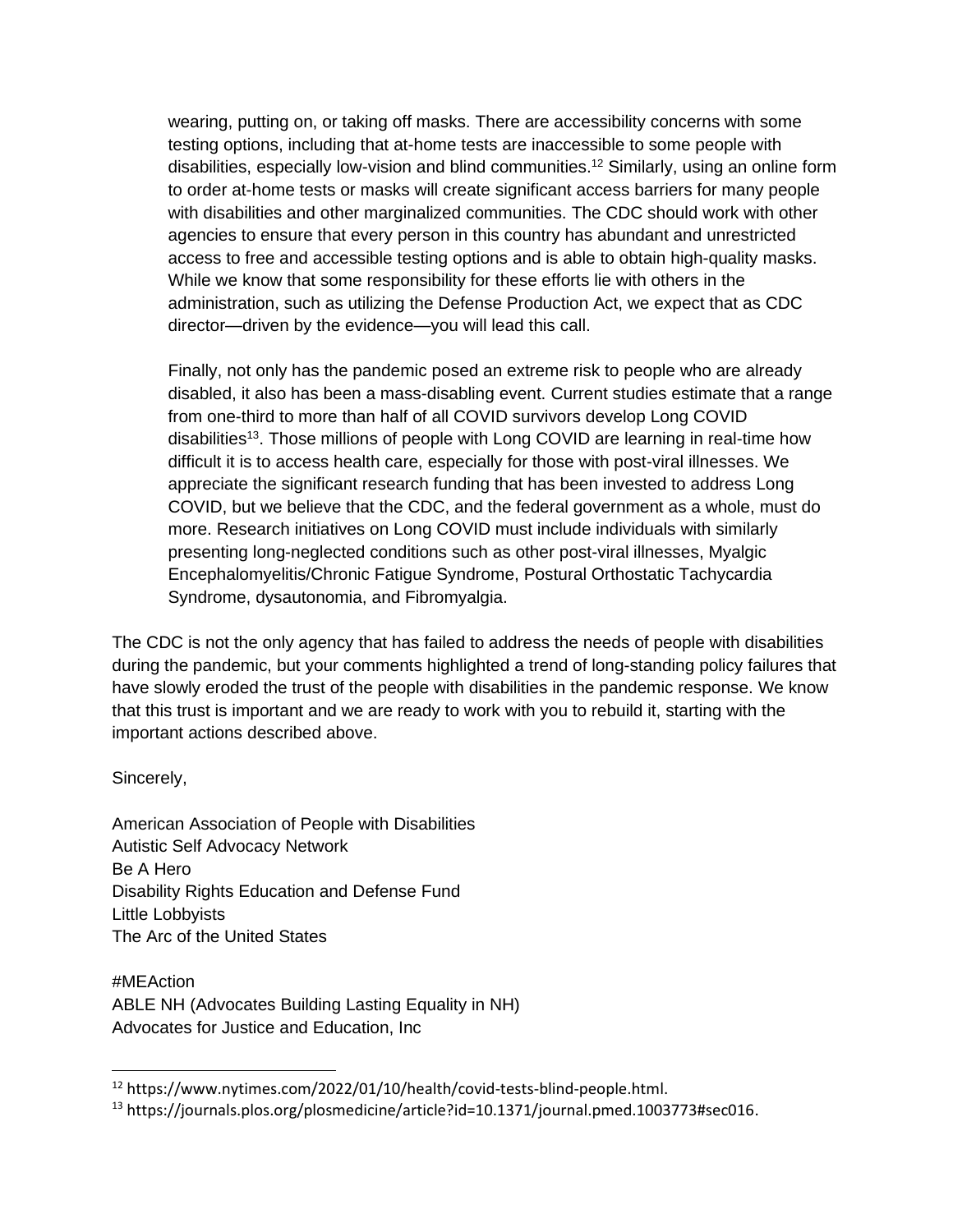Alabama Disabilities Advocacy Program Alliance for Disability in Health Care Education Alstrom Syndrome International American Association of People with Disabilities American Behcet's Disease Association (ABDA) American Council of the Blind of Indiana American Foundation for the Blind ANCOR APNI, Inc. Association for Special Children & Families Association of Assistive Technology Act Programs Association of People Supporting Employment First (APSE) Association of Programs for Rural Independent Living Association of University Centers on Disabilities Autistic Women & Nonbinary Network Bazelon Center for Mental Health Law Body Politic California Foundation for Independent Living Centers Caring Ambassadors Program Center for Autism and Related Disorders Center for Dignity in Healthcare for People with Disabilities Christopher & Dana Reeve Foundation Close Concerns Coalition of Texans with Disabilities CommunicationFIRST Community Access Center Community Legal Services of Philadelphia Connecticut Parent Advocacy Center Costello Syndrome Family Network Count US IN (Count US Indiana) CRIL Cure SMA Davis Phinney Foundation for Parkinson's Detroit Disability Power Disability Rights North Carolina Disability Community Resource Center Disability Law Center of Utah Disability Policy Consortium Disability Rights Arkansas Disability Rights California Disability Rights Center - NH Disability Rights Center of Kansas Disability Rights CT Disability Rights Education & Defense Fund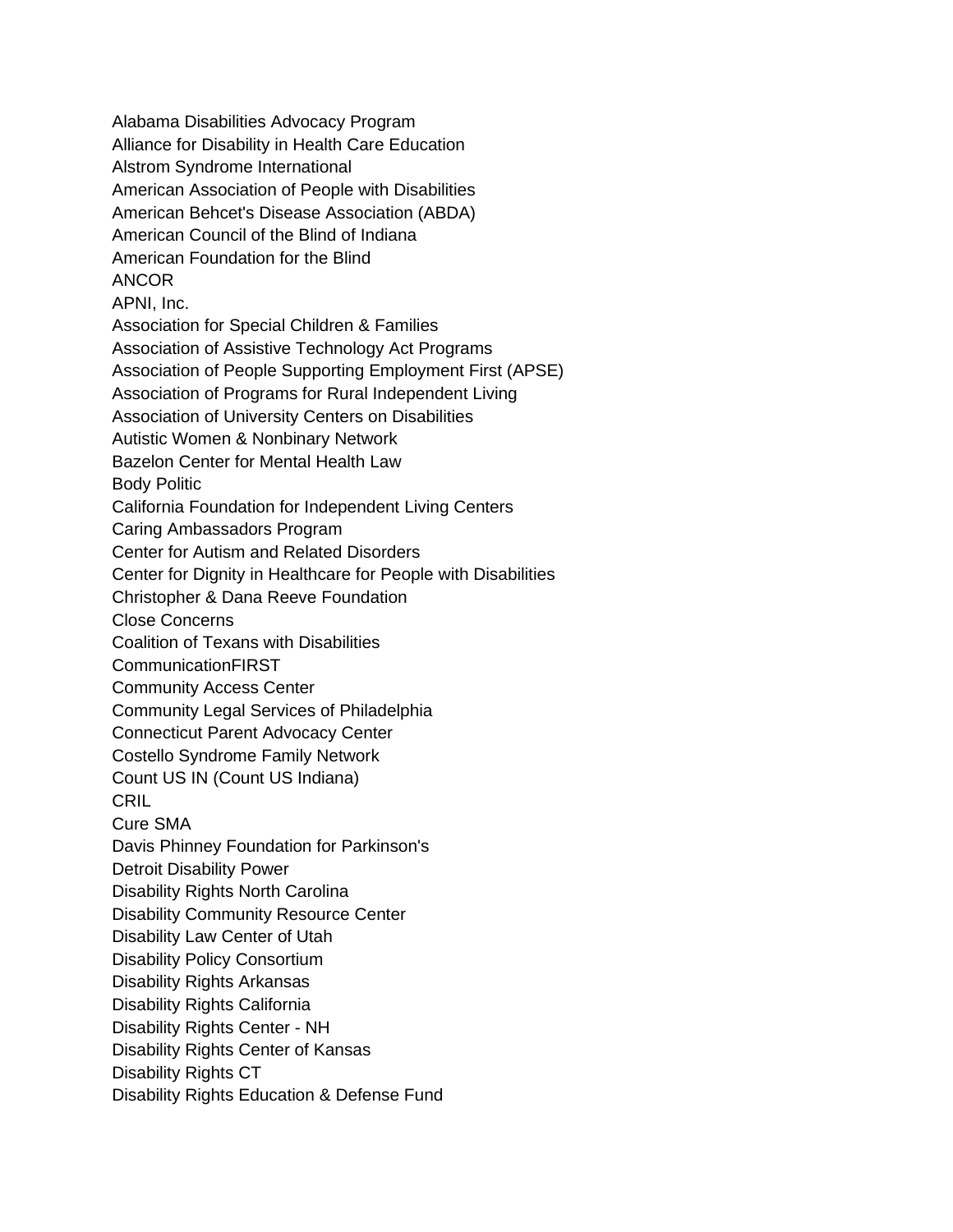Disability Rights Florida Disability Rights Maine Disability Rights Michigan Disability Rights New Jersey Disability Rights Pennsylvania Disability Rights South Carolina Disability Rights Vermont Disability SURJ Doylestown Presbyterian Church Ensuring Opportunity Campaign Epilepsy Foundation Family Based Services Association of NJ Family Network on Disabilities Family Voices Family Voices NJ Family Voices of North Dakota Federation for Children with Special Needs Fireweed Collective Flathead SURJ FREED Center for Independent Living **HEARD** Hoosier Alliance for Neurodiversity I AM ALS Independence Seekers Project (ISP) Independent Living Resource Center San Francisco Indiana Disability Rights Indiana Statewide Independent Living Council Individual Patient Advisor Justice in Aging Kiva Centers Little People of America Maine Parent Federation Marin Center for Independent Living Michigan Developmental Disabilities Institute NAACP Santa Maria-Lompoc National Organization of Nurses with Disabilities (NOND) National Association of the Deaf National Center for Parent Leadership, Advocacy, and Community Empowerment (National PLACE) National Coalition for Latinxs with Disabilities (CNLD) National Council on Independent Living National Disability Rights Network (NDRN) National Disabled Law Students Association (NDLSA) National Down Syndrome Congress